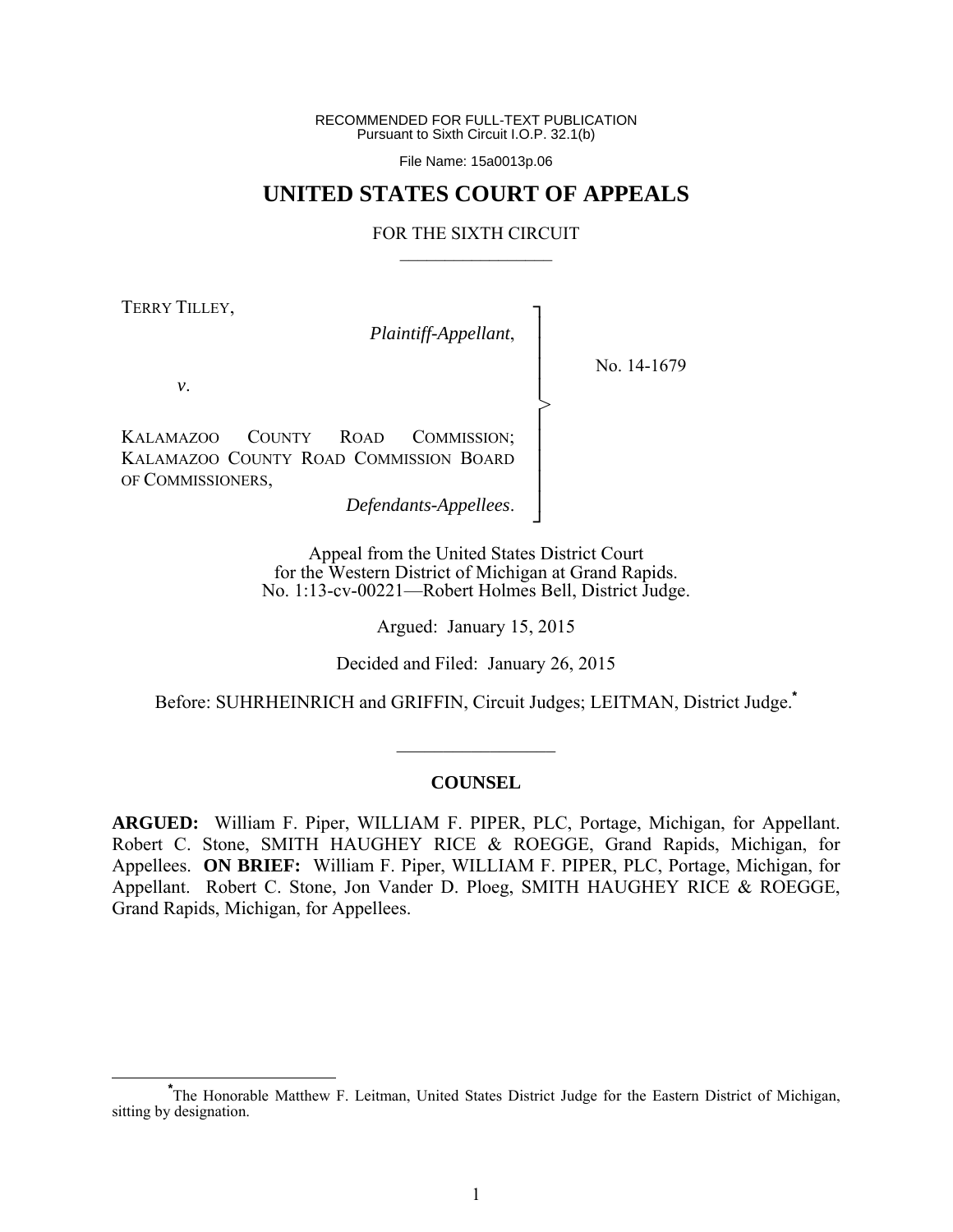# **OPINION**  $\frac{1}{2}$

 $\frac{1}{2}$ 

 LEITMAN, District Judge. In this action, Plaintiff-Appellant Terry Tilley ("Tilley") alleges that Defendant-Appellee Kalamazoo County Road Commission (the "Road Commission") terminated his employment based on his age in violation of Michigan's Elliot-Larsen Civil Rights Act (the "ELCRA"), M.C.L. § 37.2201 *et seq*., and that the Road Commission interfered with his right to, and retaliated against him for taking, medical leave under the Family Medical Leave Act (the "FMLA"), 29 U.S.C. § 2601 *et seq*. The district court granted the Road Commission's motion for summary judgment on all of Tilley's claims. For the reasons that follow, we **AFFIRM** summary judgment on Tilley's ELCRA age-discrimination claim and **REVERSE** summary judgment on Tilley's claims under the FMLA.

### **I.**

 Tilley is 59 years old. He began working for the Road Commission in 1993. In 2008, Tilley began reporting principally to Travis Bartholomew, the Road Commission's general superintendent.

 Tilley's relationship with Bartholomew deteriorated in 2010. In March of that year, Bartholomew formally reprimanded Tilley for allegedly displaying a disrespectful attitude, and Bartholomew required Tilley attend Employee Assistance Program counseling. In January 2011, Bartholomew reprimanded Tilley a second time after Tilley purportedly failed to submit a set of organizational goals by a deadline Bartholomew had set.

 Three additional disputes between Tilley and Bartholomew in the spring of 2011 precipitated Tilley's firing and this lawsuit. The first dispute related to Bartholomew's request that Tilley draft a job description. Tilley completed the draft and submitted it to Bartholomew. Bartholomew reviewed it and directed Tilley to make certain revisions. Tilley says that each time he tried to submit a final version of the job description, Bartholomew directed him to make additional changes – and thereby unfairly prevented him from completing the project.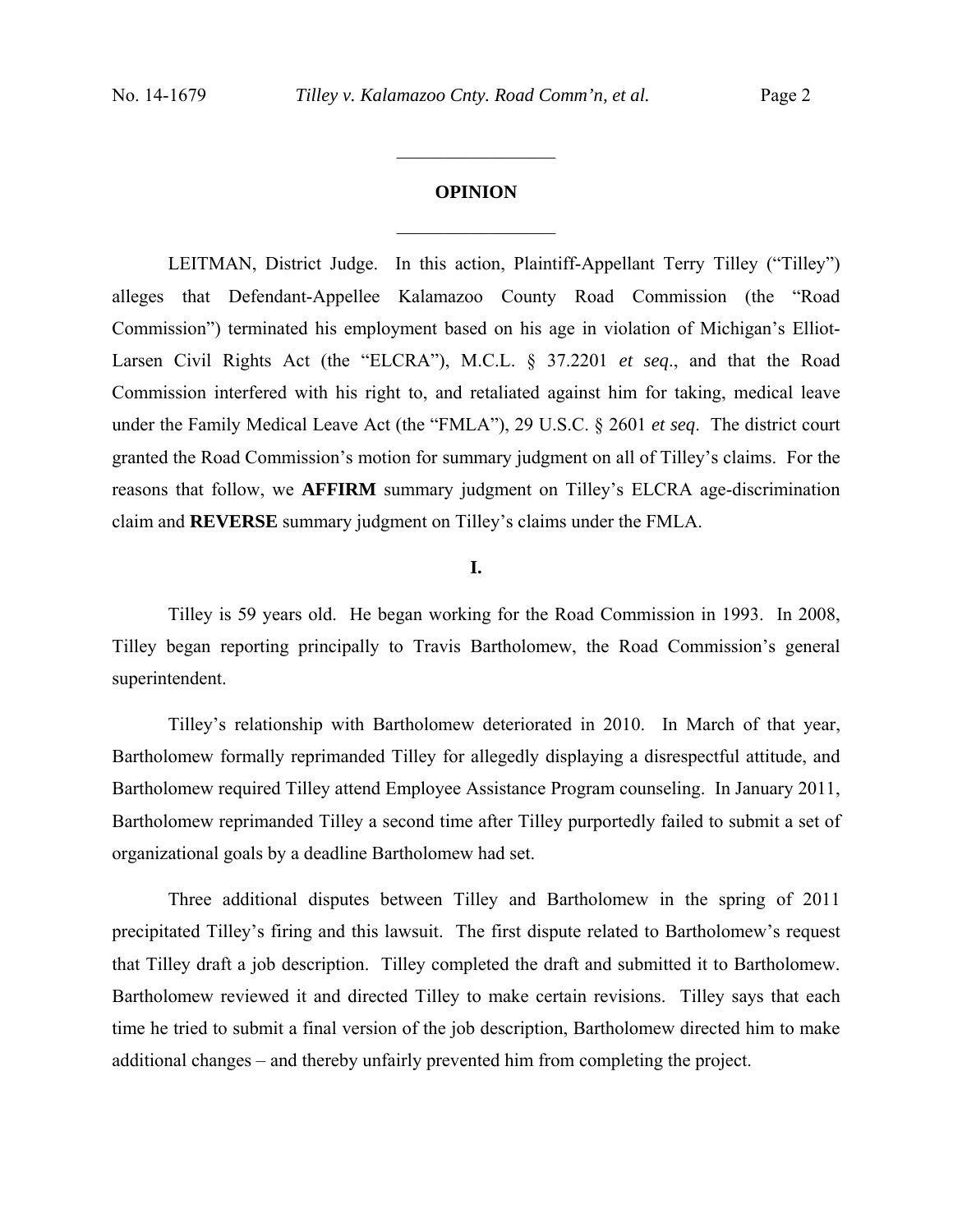The second dispute related to Bartholomew assigning Tilley to investigate alleged safety violations at a Road Commission garage. Tilley did not believe he was the proper person to conduct the investigation. Tilley nonetheless conducted the inquiry and ultimately issued oral warnings to five Road Commission employees. Bartholomew was not satisfied with the discipline Tilley imposed, and he ordered Tilley to issue written reprimands to the employees in question. Tilley says when he provided drafts of the reprimands to Bartholomew, Bartholomew again repeatedly demanded that Tilley revise his work – and again frustrated Tilley's ability to complete the assignment.

 The third and final dispute related to an incident at a job site in Kalamazoo Township. After Tilley visited the site, two women who were upset over a drainage issue blocked Tilley's vehicle and refused to let him leave the property. Tilley reported the incident to Joanna Johnson ("Johnson"), the Road Commission's managing director, and Johnson informed Bartholomew. After Bartholomew spoke with one of the women, he called the Kalamazoo Township Police Department. Bartholomew told the police that one of the women had alleged that Tilley bumped her with his car – a claim Tilley strenuously denied and which was never substantiated. The police arrived and defused the situation, and Tilley returned to his office. Bartholomew then ordered Tilley to obtain a copy of the police report and prepare his own summary of the incident.

 On July 20, 2011, Bartholomew suspended Tilley for five days, ostensibly for failing to complete any of the three assignments described above – the job description, the written reprimands, and the summary of the Kalamazoo Township incident. Bartholomew accompanied the suspension with a written reprimand in which he gave Tilley new deadlines to complete the three assignments. Bartholomew ordered Tilley to submit final versions of the employee reprimands by July 28; the summary of the Kalamazoo Township incident by July 29; and the updated job description by August 1. Bartholomew advised Tilley in writing that the reprimand constituted his "final warning," that Tilley needed to "complete the tasks assigned to [him] previously within the new timelines provided," and that "[a]ny continued performance related deficiencies or any unacceptable conduct or attitude will not be tolerated and [his] employment . . . will be terminated."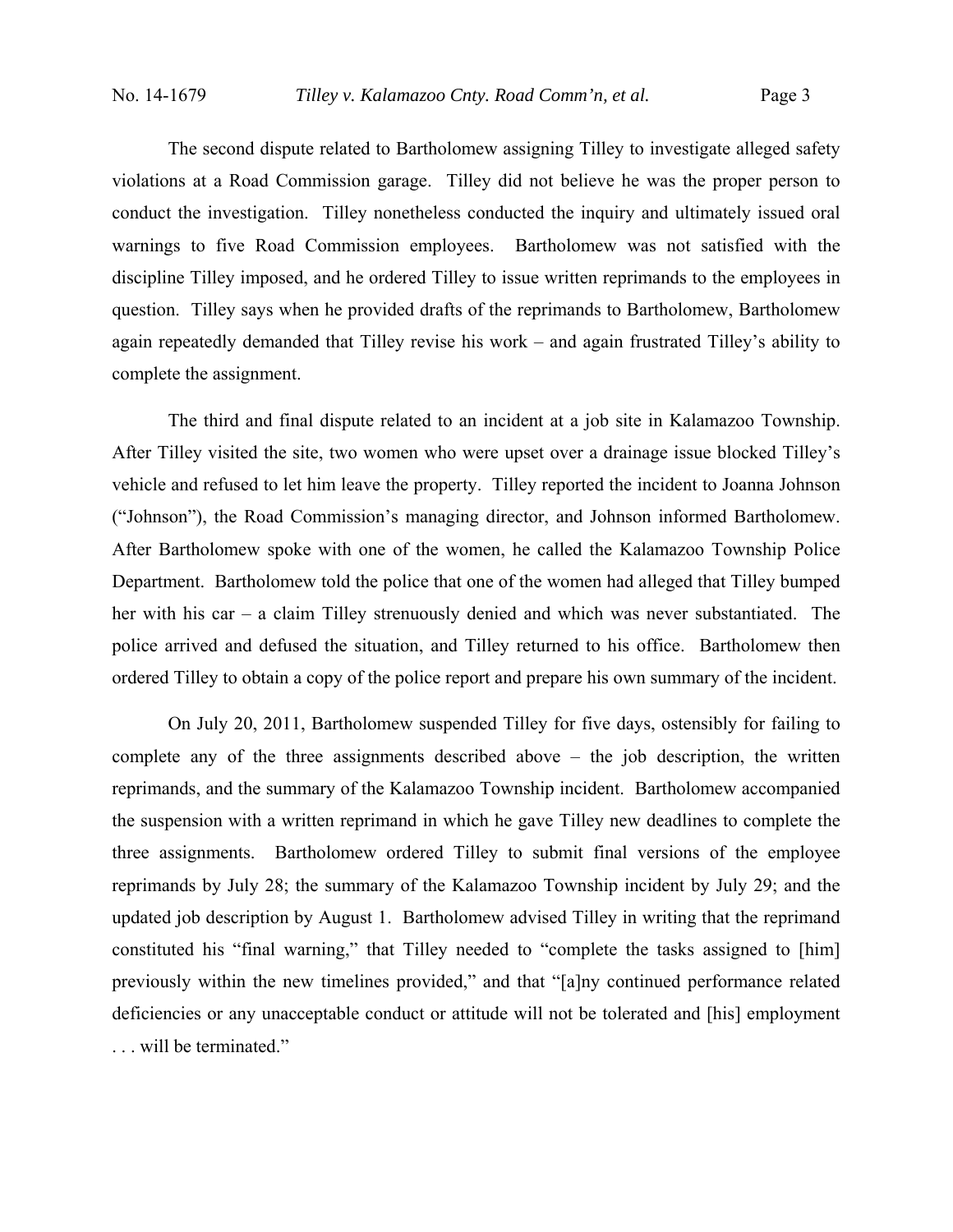Tilley insists that, in compliance with Bartholomew's deadline, he completed and submitted the written employee reprimands to Bartholomew before the close of business on July 28. The Road Commission does not dispute that Tilley turned in a version of the reprimands to Bartholomew on July 28. However, the Road Commission contends that Bartholomew found Tilley's July 28th submission deficient, and that Tilley never submitted a satisfactory final version of the reprimands as directed.

 Next, Tilley says that he completed and submitted his final report of the Kalamazoo Township incident before July 29. Tilley, however, admits that he did not provide his report directly to Bartholomew by that date. Tilley says that instead he gave the finished report to area superintendent Bill DeYoung ("DeYoung") before the July 29th deadline, with instructions for DeYoung to deliver the report to Bartholomew. DeYoung, however, failed to deliver the report to Bartholomew until August 3 – five days after the July 29 deadline.

 Finally, Tilley did not complete and submit the updated job description by the third and final deadline on August 1. Tilley explains that on that morning, before he could complete his final edits to the job description, he experienced symptoms that made him fear that he was suffering a heart attack. A co-worker took Tilley to the hospital, and Tilley was admitted for observation. Tilley's doctors discharged him the next day (August 2). That day, Tilley's wife informed the Road Commission that Tilley would not be able to return to work until at least August 5. Tilley never submitted the final revisions to the job assignment.

 On August 9, Carla Benison ("Benison"), an "employee representative" for the Road Commission sent Tilley FMLA paperwork related to his absence from work. In her cover letter, Benison told Tilley that he was "eligible for FMLA leave" and that it was "important that we [] utilize Family Medical Leave Act (FMLA) leave" during his time off. Benison also provided Tilley a "Notice of Eligibility and Rights & Responsibilities" form (the "Eligibility Notice") on which Benison checked the box "inform[ing]" Tilley that he was "eligible for FMLA leave." The Eligibility Notice contained another box to be checked when an employee was "not eligible for FMLA leave" because he "[did] not work and/or report to a site with 50 or more employees within 75-miles," but Benison left this alternate box blank. Finally, the Eligibility Notice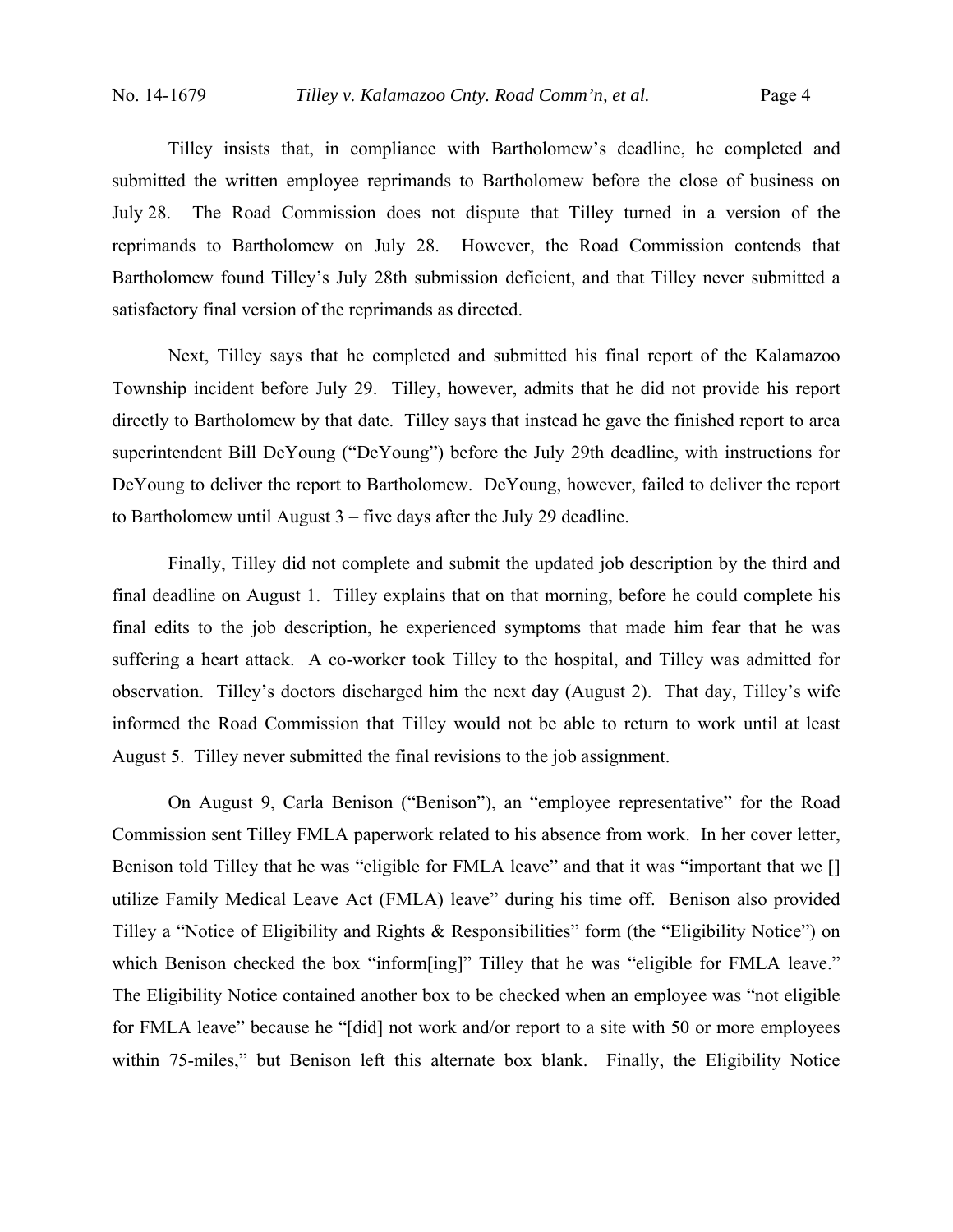informed Tilley that he needed to obtain and submit an appropriate medical certification from his physician to support his request for FMLA leave.

 On August 12, the Road Commission mailed Tilley a letter formally terminating his employment. The Road Commission told Tilley that it was terminating his employment because, despite his claims to the contrary, he had failed to timely submit final and satisfactory versions of the employee reprimands, his summary of the Kalamazoo Township incident, and the job description.

 Following his termination, Tilley filed suit in the Kalamazoo County Circuit Court. As relevant to this appeal, Tilley alleged that the Road Commission terminated his employment due to his age in violation of the ELCRA. Tilley further claimed that the Road Commission interfered with his right to FMLA protected leave and retaliated against him for taking such leave when it terminated his employment.

 The Road Commission removed the action to the United States District Court for the Western District of Michigan, and, following discovery, moved for summary judgment on all of Tilley's claims. The district court granted the Road Commission's motion.**<sup>1</sup>**

 The district court held that Tilley had failed to establish a *prima facie* case of age discrimination in violation of the ELCRA. That court explained that Tilley had failed to show that he was replaced by a younger person or that the Road Commission treated similar-situated younger employees differently than it treated him. The district court then held that even if Tilley had established a *prima facie* case of age discrimination, it still would have granted summary judgment in favor of the Road Commission on Tilley's ELCRA age-discrimination claim because the Road Commission had provided a legitimate, non-discriminatory, non-pretextual reason for his termination: his failure to complete assignments by the deadlines Bartholomew had set.

<sup>&</sup>lt;sup>1</sup>In addition to his ELCRA age-discrimination claim and his FMLA claim, Tilley also asserted in his governing Complaint (1) a retaliation claim under the ELCRA, (2) a claim under Michigan's Whistleblowers' Protection Act, MCL § 15.362, and (3) a claim under Michigan's Persons With Disabilities Civil Rights Act, MCL § 37.1101 *et seq.* In response to the Road Commission's summary judgment motion, Tilley abandoned these additional claims. The district court subsequently granted the Road Commission summary judgment on these counts of Tilley's Complaint, and Tilley has not challenged those portions of the district court's decision in this appeal. These claims are therefore not before us and are not at issue in this appeal.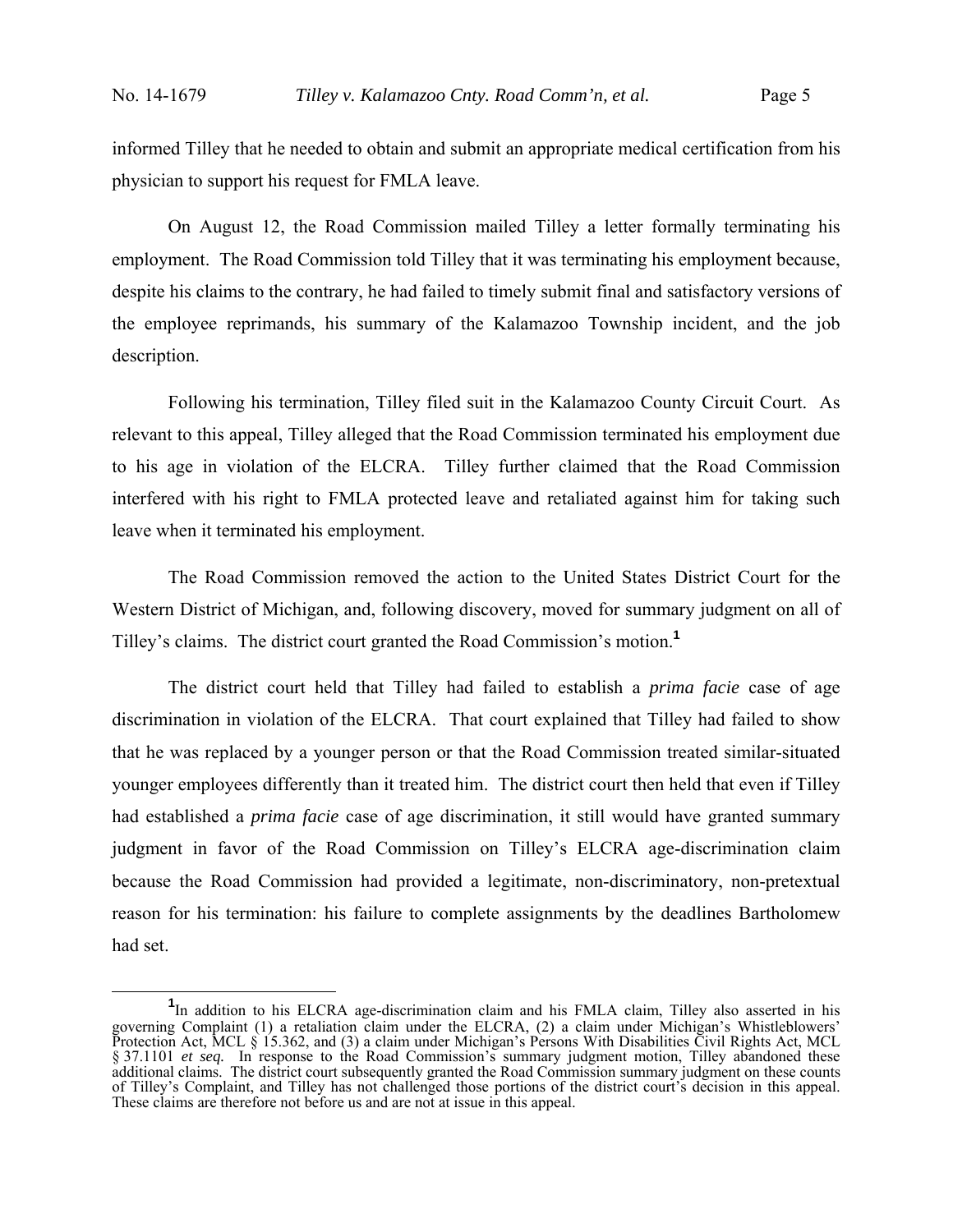The district court next held that the Road Commission was entitled to summary judgment on Tilley's FMLA claims because Tilley was not an "eligible employee" under the FMLA. The district court held that, pursuant to 29 U.S.C.  $\S$  2611(2)(B)<sup>2</sup>, an employee of a public agency qualifies as an "eligible employee" only if, among other things, his employer employs at least 50 employees at, or within 75 miles of, his workplace at the time the employee seeks FMLA leave (the "FMLA 50/75-Employee Threshold"). The district court then concluded that Tilley was not an "eligible employee" because the Road Commission employed fewer than 50 employees at, or within 75 miles of, Tilley's workplace at the time Tilley sought FMLA leave.

 The district court also rejected Tilley's alternative argument that even if he was not an "eligible employee" under the FMLA because of the FMLA 50/75-Employee Threshold, the Road Commission was equitably estopped from denying that he was eligible to apply for FMLA benefits. The district court held that Tilley failed to present any evidence that he detrimentally relied on a statement by the Road Commission that he was an "eligible employee," and, accordingly, the Road Commission was not estopped from challenging his eligibility to seek FMLA benefits.

 The district court entered final judgment in favor of the Road Commission on May 13, 2014. Tilley timely appealed on May 29, 2014.

#### **II.**

 We review the district court's order granting the Road Commission summary judgment *de novo*. *See Geiger v. Tower Auto*., 579 F.3d 614, 620 (6th Cir. 2009). Summary judgment is proper when, viewing the evidence in the light most favorable to the nonmoving party, there is no genuine dispute as to any material fact and the moving party is entitled to judgment as a matter of law. *See* Fed. R. Civ. P. 56(a). "The moving party bears the burden of proving that there are no genuine issues of material fact." *Celotex Corp. v. Catrett*, 477 U.S. 317, 322-23, (1986).

**<sup>2</sup>** <sup>2</sup>This provision of the FMLA states in relevant part: "The term 'eligible employee' does not include . . . any employee of an employer who is employed at a worksite at which such employer employs less than 50 employees if the total number of employees employed by that employer within 75 miles of that worksite is less than  $50.^{\circ}$  29 U.S.C. § 2611(2)(B)(ii).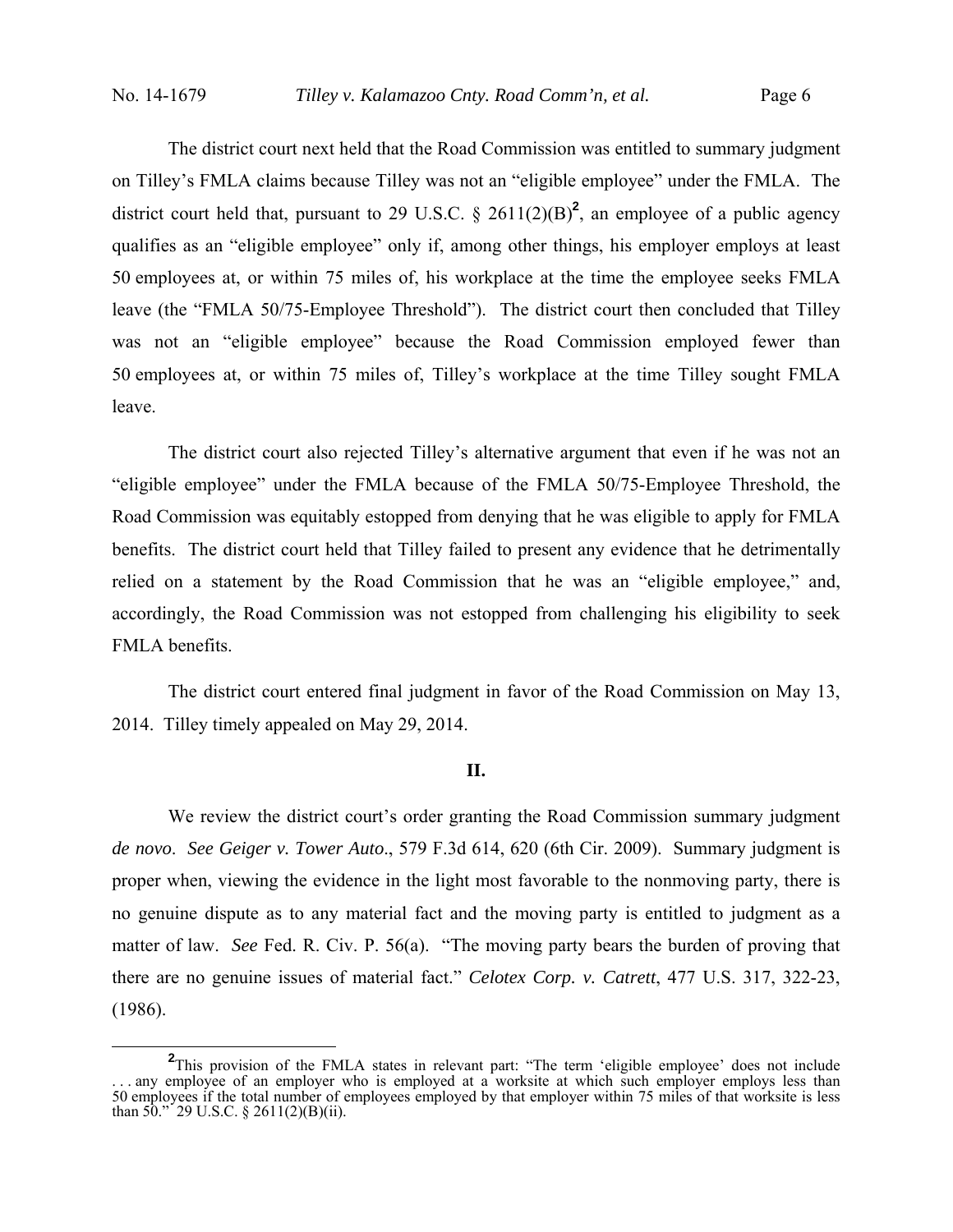#### **III.**

 Tilley argues that the district court erred when it granted the Road Commission summary judgment on his ELCRA age-discrimination claim. We disagree.

 The ELCRA prohibits "discriminat[ing] against an individual with respect to employment, compensation, or a term, condition, or privilege of employment, because of . . . age[.]" MCL § 37.2202(1)(a). ELCRA age-discrimination claims are analyzed under the same framework as discrimination claims brought under the federal Age Discrimination in Employment Act (the "ADEA"), 29 U.S.C. § 621 *et seq*. *See Geiger*, 579 F.3d at 626. A plaintiff may establish a violation of the ADEA or ELCRA through "either direct or circumstantial evidence." *Id.* at 620.

 Tilley seeks to establish a violation of the ELCRA through use of circumstantial evidence. Circumstantial evidence in this context is "proof that does not on its face establish discriminatory animus, but does allow a factfinder to draw a reasonable inference that discrimination occurred." *Id.* (quoting *Wexler v. White's Fine Furniture*, 317 F.3d 564, 570 (6th Cir. 2003) (en banc)). We test the sufficiency of Tilley's circumstantial evidence under the familiar analysis from *McDonnell Douglas Corp. v. Green*, 411 U.S. 792 (1973). *See Provenzano v. LCI Holdings, Inc.*, 663 F.3d 806, 818 (6th Cir. 2011).

The first step of this analysis asks whether Tilley has presented a *prima facie* case of unlawful discrimination. As we have explained:

To state a *prima facie* case on a disparate treatment theory using circumstantial evidence a plaintiff must establish the four elements of the well-known *McDonnell Douglas* test: 1) that []he was a member of a protected class; 2) that []he was discharged; 3) that []he was qualified for the position held; and 4) that []he was replaced by someone outside of the protected class.

Once a plaintiff satisfies [his] *prima facie* burden, the burden of production shifts to the employer to articulate a legitimate nondiscriminatory reason for the adverse employment action. If the employer meets this burden, the burden of production shifts back to the plaintiff to show that the employer's explanation was a mere pretext for intentional age discrimination.

*Schoonmaker v. Spartan Graphics Leasing, LLC*, 595 F.3d 261, 264 (6th Cir. 2010) (internal citations omitted). In ELCRA age discrimination cases such as this one, a plaintiff may also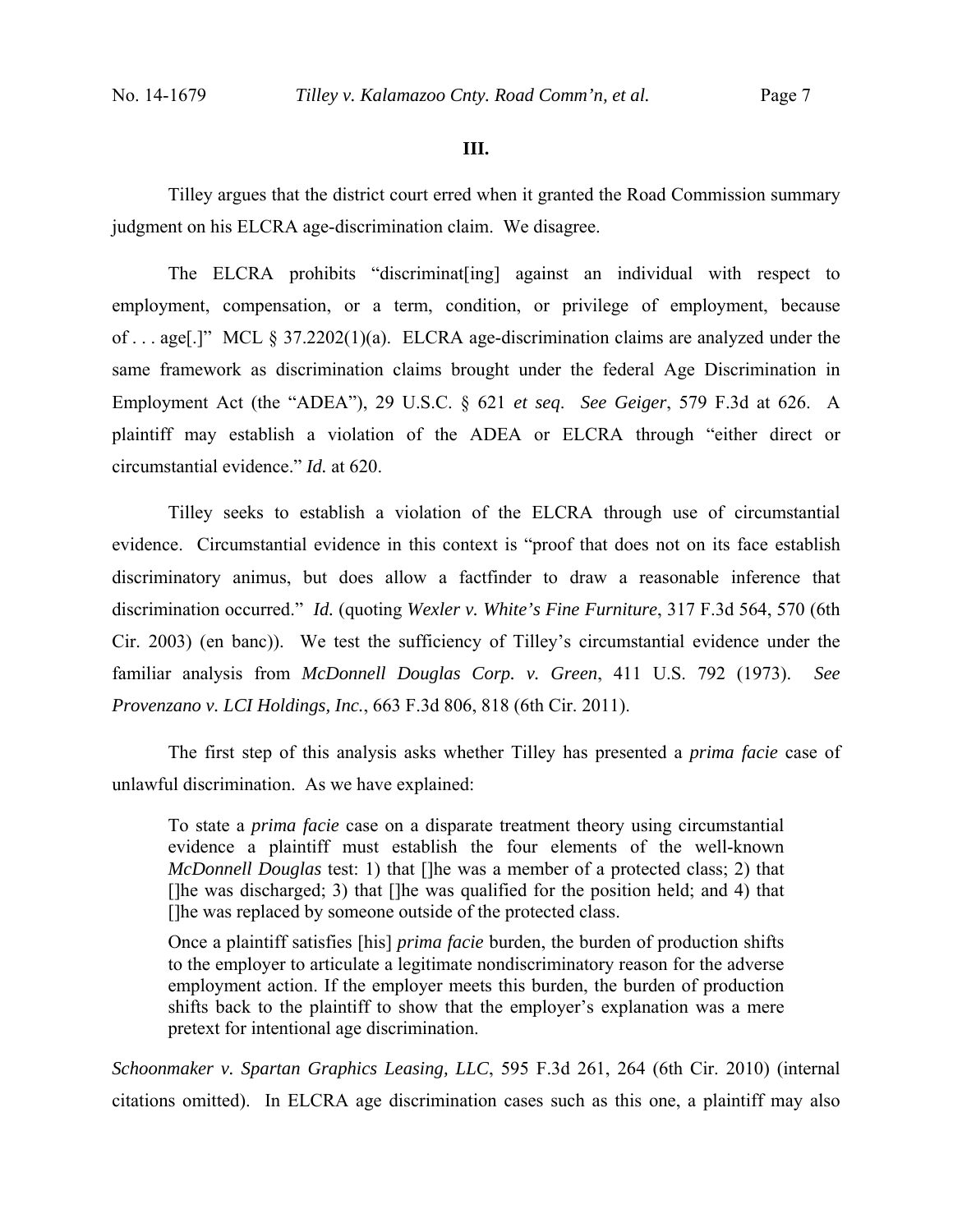satisfy the fourth element of his *prima facie* case "with evidence that the defendant treated the plaintiff differently than persons of a different age class who engaged in the same or similar conduct." *Provenzano*, 663 F.3d at 818 (citing *Town v. Michigan Bell Telephone, Co*., 568 N.W.2d 64, 68 (1997)).

 The parties do not dispute that, for the purposes of his summary judgment motion, Tilley satisfied the first three prongs of his *prima facie* case. The question before us is whether he satisfied the fourth element. The district court correctly determined that Tilley did not. Tilley has not alleged, much less presented evidence that, he was replaced by a younger worker. Nor has Tilley identified any younger Road Commission employee who engaged in similar misconduct – i.e., failed to complete assignments by stated deadlines – yet remained employed with, and/or undisciplined by, the Road Commission.

 In an effort to save his claim, Tilley argues that the *McDonnell Douglas* standard was "never intended to be rigid, mechanized or ritualistic" and that the "elemental requirements can vary depending on the context." Tilley insists that "the fourth element of the prima facie case therefore becomes whether the plaintiff can present direct, circumstantial or statistical evidence, or any combination thereof, tending to show that [the Road Commission] singled [him] out [] for discharge for impermissible reasons." Tilley argues that he presented such evidence by showing that the Road Commission "engaged in a pattern of age discrimination in hiring and terminating [employees]."

 We have carefully reviewed the evidence submitted by Tilley, and we find that it falls far short of establishing a "pattern" of anything, much less a pattern of age discrimination sufficient to satisfy the fourth prong of his *prima facie* case. Tilley's imprecise "pattern" evidence includes individuals whose ages he does not know and merely estimates; individuals who voluntarily retired without ever facing any identified adverse employment actions; and individuals who were criticized but not fired. Tilley also tells us that another individual sued the Road Commission for age discrimination, but he provides no evidence that the other plaintiff was, in fact, discriminated against. The circumstances of the individuals who make up Tilley's alleged "pattern" are not sufficiently defined and, when defined, are not sufficiently similar, to establish a meaningful pattern of age discrimination.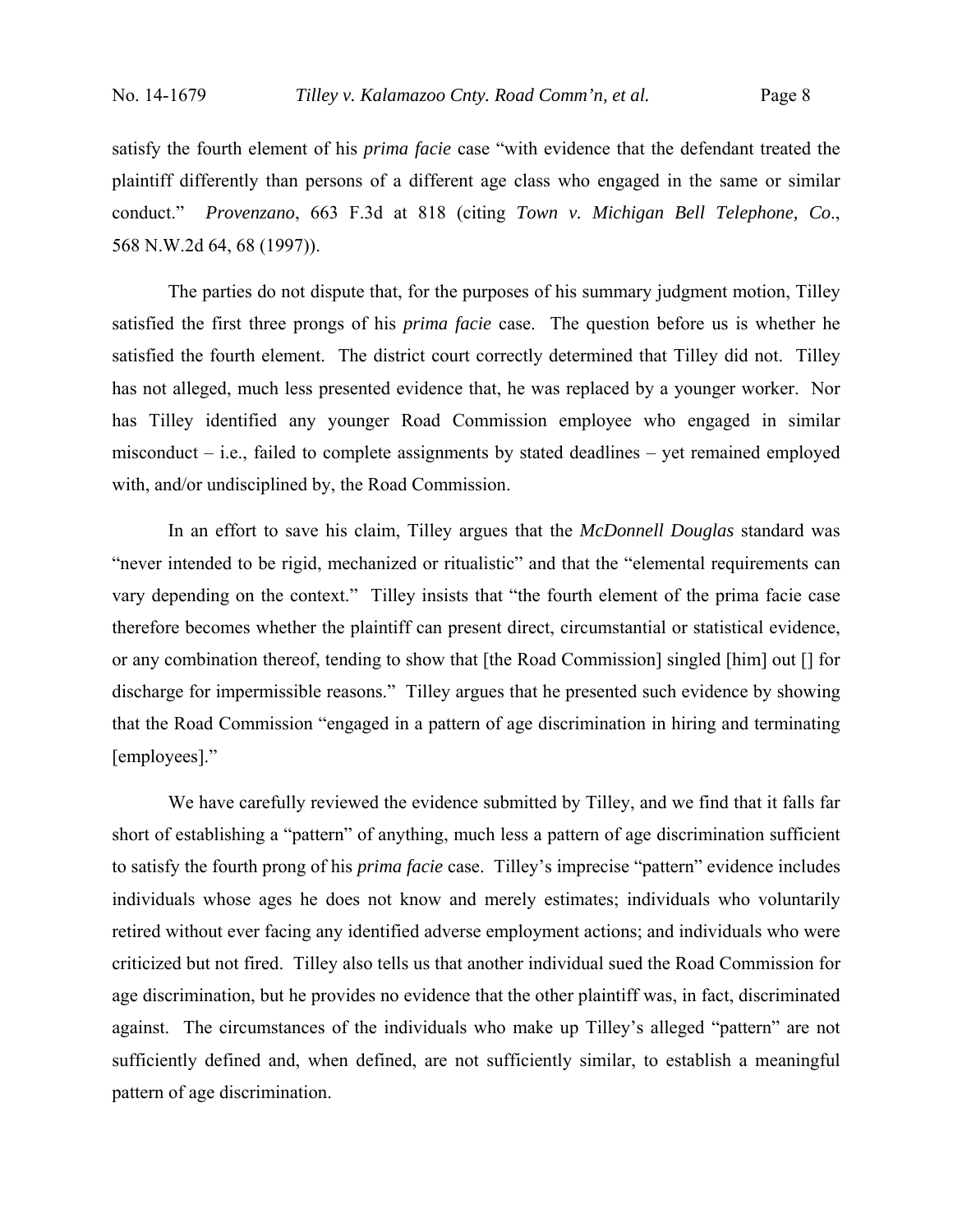Moreover, Tilley failed to properly present his purported "pattern" evidence to the district court. The bulk of that evidence was contained in a twenty-eight page legal brief – and the over 400 pages of attached exhibits – that Tilley's counsel had filed in a different state court discrimination lawsuit on behalf of a different plaintiff, Dave Barnes (the "State Court Brief"). Tilley purported to "incorporate[] as though fully set forth herein [the] legal analysis [in] and evidence" attached to the State Court Brief. Tilley had no right to do so. Tilley's brief to the district court was the maximum twenty-five pages allowed by that court's rules. The rules did not allow him to submit an *additional* brief that, itself, exceeded that court's page limits by three pages. Tilley cannot complain on appeal that the district court gave inadequate weight to the State Court Brief and its voluminous attachments. In any event, the State Court Brief casts further doubt on Tilley's claim that he got caught up in a wave of age discrimination. Indeed, the first two references to Tilley in the State Court Brief highlight that Tilley's superiors "resent[ed]" him because he reported that one of them had been driving while intoxicated and because he was perceived to have been responsible for the termination of another superior – not because of his age.

The district court correctly concluded that while Tilley's superiors may have harbored animus against him, Tilley failed to present evidence that that animus was linked to his age. Accordingly, Tilley failed to satisfy the fourth element of his *prima facie* case, and the district court correctly granted summary judgment against Tilley on his ELCRA age-discrimination claim.**<sup>3</sup>**

#### **IV.**

The district court held that the Road Commission was entitled to summary judgment on Tilley's FMLA claims because Tilley was not an "eligible employee" under the FMLA. That court also rejected Tilley's alternative argument that even if he did not qualify as an "eligible employee," the Road Commission was equitably estopped from denying his eligibility to apply

<sup>&</sup>lt;sup>3</sup> Because Tilley has failed to establish a *prima facie* case of discrimination, "this Court need not reach the further questions of pretext involved in the *McDonnell Douglas* balancing framework." *Martinez v. Cracker Barrel Old Country Store, Inc.*, 703 F.3d 911, 917 (6th Cir. 2013); *see also Humenny v. Genex Corporation, Inc.*, 390 F.3d 901, 906-907 (6th Cir. 2005) ("The district court found that, even if Appellant made a *prima facie* showing that she was discriminated against . . . she failed to establish that Appellees' proffered reason for the employment action against Appellant was a pretext for discrimination. However, because Appellant did not establish a *prima facie* case, this Court need not address the issue of pretext").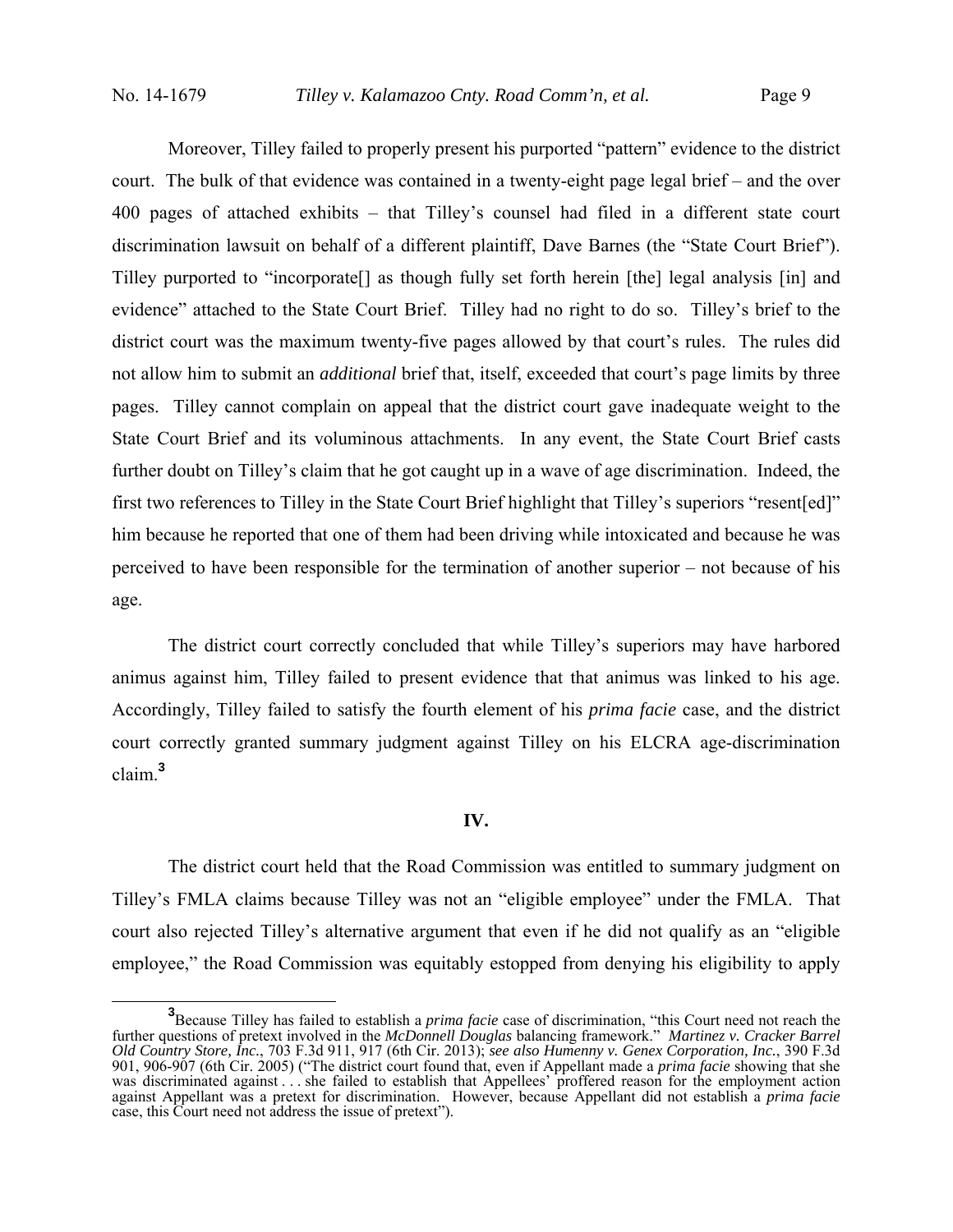for FMLA benefits. We agree with the district court that, as a matter of law, Tilley did not qualify as an "eligible employee" under the terms of the FMLA. Unlike the district court, however, we conclude that there is a material factual dispute as to whether the Road Commission is equitably estopped from denying that Tilley is an "eligible employee."

#### A.

 The FMLA provides employees "a total of 12 workweeks of leave during any 12-month period for . . . a serious health condition that makes the employee unable to perform the functions of the position of such employee." 29 U.S.C. § 2612(a)(1)(D). Upon returning from FMLAprotected leave, an employee must be restored to his or her former position or an equivalent position; "[t]he taking of leave . . . shall not result in the loss of any employment benefit accrued prior to the date on which the leave commenced." 29 U.S.C.  $\S$  2614(a)(1)-(2). Importantly, these FMLA benefits are not available to all employees. Only an "eligible employee" who works for an "employer" – as both terms are defined under Act – may obtain such benefits. *See, e.g., Kinds v. Ohio Bell Telephone Co.*, 724 F.3d 648, 652 (6th Cir. 2013) (stating requirements).

The district court held that Tilley was excluded from the class of "eligible employees" pursuant to the FMLA 50/75-Employee Threshold because the Road Commission did not employ at least 50 employees at, or within 75 miles of, his worksite at the time he sought FMLA leave. Tilley counters that public employees are not subject to the FMLA 50/75-Employee Threshold. Tilley insists that a public employee may be an "eligible employee" under the FMLA even if his employer does not employ at least 50 employees at, or within 75 miles of, his workplace at the time he seeks FMLA leave.

 The district court properly rejected Tilley's reading of the FMLA. Indeed, Tilley does not point to any language in the FMLA – and, more importantly, there is none – that excludes public employees from the FMLA 50/75-Employee Threshold. Moreover, the Code of Federal Regulations expressly recognizes that the FMLA 50/75-Employee Threshold *does* apply to public employees. *See* 29 C.F.R. § 825.108(d) ("[E]mployees of public agencies must meet all of the requirements of eligibility, including the requirement that the employer (e.g., State) employ 50 employees at the worksite or within 75 miles"). And we have recently applied the FMLA 50/75-Employee Threshold to employees of a public agency. *See Mendel v. City of Gibraltar*,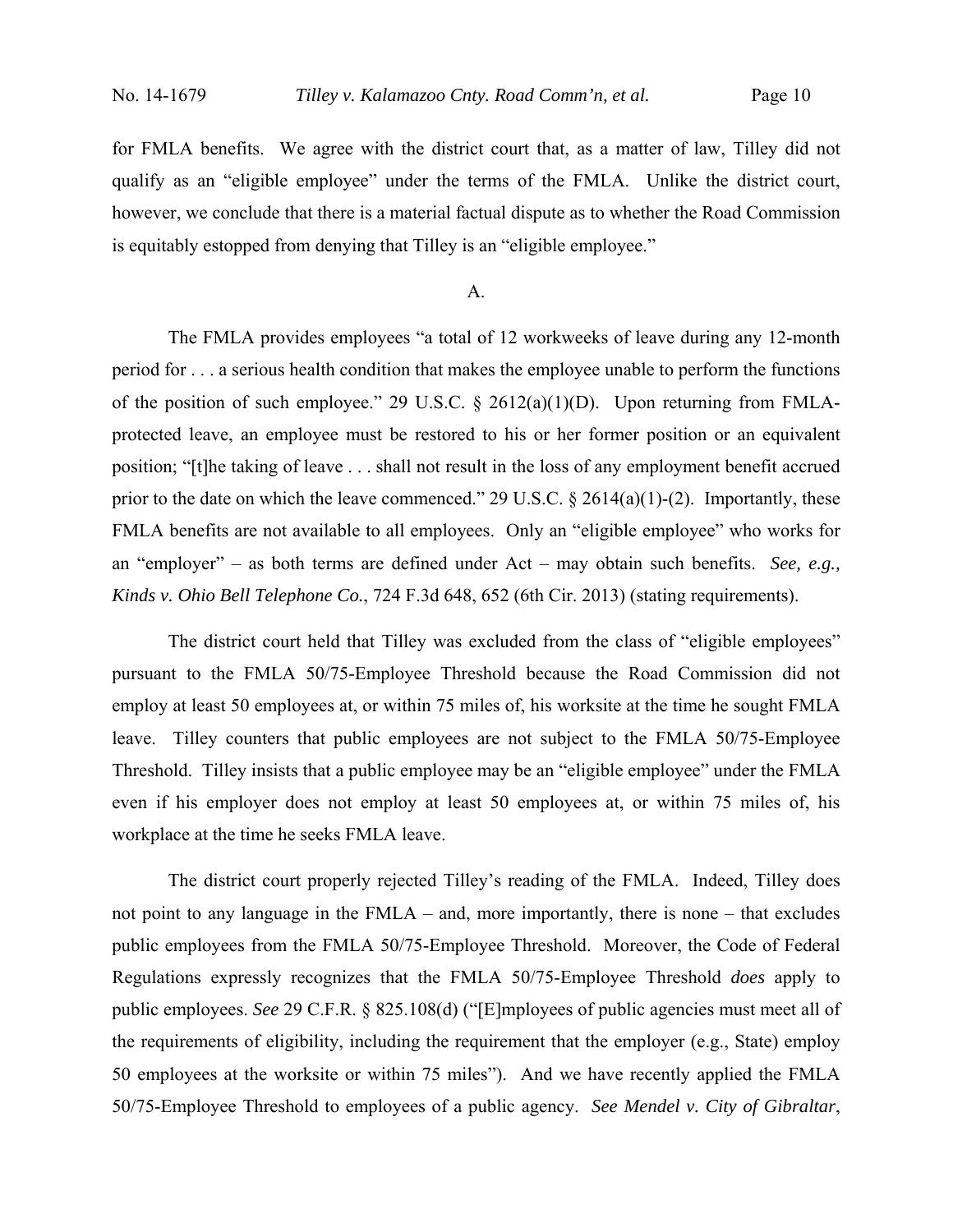727 F.3d 565, 568-569 (6th Cir. 2013) (applying FMLA 50/75-Employee Threshold to volunteer firefighters). The United States Court of Appeals for the Seventh Circuit has likewise confirmed, in direct contravention of Tilley's argument here, that employees of a public agency "cannot seek FMLA benefits unless the agency employed at least 50 employees within a 75 mile area." *Fain v. Wayne County Auditor's Office*, 388 F.3d 257, 259 (7th Cir. 2004).

Tilley has not cited any decision from any court adopting a contrary reading of the FMLA 50/75-Employee Threshold. Instead, he notes that the FMLA specifically provides that a public agency is an "employer," *see* 29 § U.S.C. 2611(4)(A)(iii), and he insists that applying the FMLA 50/75-Employee Threshold here would create "the oxymoron that a public employer with less than 50 employees is covered under the FMLA but none of its employees would ever be eligible to take a leave under the FMLA." Tilley adds that applying the FMLA 50/75-Employee Threshold to public employees would render "superfluous and nugatory" the provision of the FMLA designating public agencies as "employers." These arguments miss the mark. The FMLA 50/75-Employee Threshold can easily be read in harmony with the provision of the FMLA designating public agencies as "employers." Read together, the two provisions lead to the entirely sensible conclusion that public employees, like their private counterparts,**<sup>4</sup>** are eligible to apply for FMLA benefits if and only if, among other things, their employer employs a minimum number of employees within a set radius of their workplace. There is nothing illogical in concluding, as we do, that Congress intended to restrict FMLA benefits to public employees who work for public employers with a not-insubstantial workforce.

 Finally, Tilley argues that even if the FMLA 50/75-Employee Threshold applies to public employees like him, there is a question of fact as to whether the Road Commission actually employed at least 50 employees within 75 miles of Tilley's worksite. The record does not support Tilley's position. The Road Commission presented evidence that it employed less than 50 people within a 75 mile of Tilley's workplace when Tilley requested his FMLA leave in August 2011. Tilley has not presented any evidence to the contrary. Instead, Tilley countered with evidence that the Road Commission arguably employed at least 50 employees within the

<sup>&</sup>lt;sup>4</sup>
Employees at private employers are eligible to apply for FMLA benefits only if the FMLA 50/75 Employee Threshold is satisfied. *See, e.g., Humenny*, 390 F.3d at 904-06 (applying FMLA 50/75-Employee Threshold to employee at private corporation).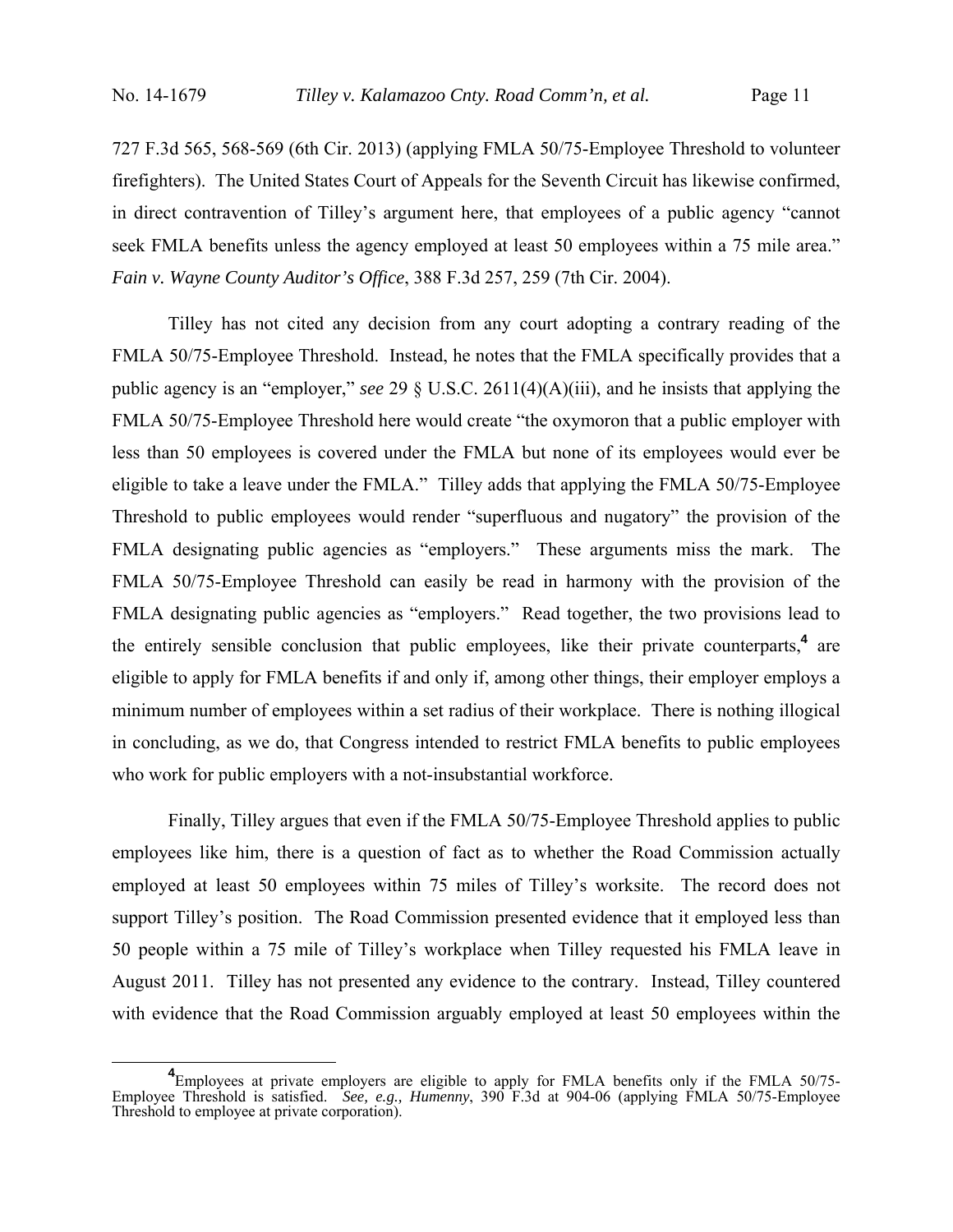relevant radius in July 2011 – the month before Tilley sought leave. But the number of employees at that time is not relevant. For purposes of the FMLA 50/75-Employee Threshold, the number of employees "is determined when the employee gives notice of the need for leave." 29 C.F.R. § 825.110(e). Because there is no evidence that the Road Commission met or exceeded the FMLA 50/75-Employee Threshold at the time Tilley requested his FMLA leave, the district court properly held that, as a matter of law, Tilley was not an "eligible employee."

#### B.

 "Our circuit recognizes that in certain circumstances equitable estoppel applies to employer statements regarding an employee's FMLA eligibility, preventing the employer from raising non-eligibility as a defense." *Dobrowski v. Jay Dee Contractors, Inc.*, 571 F.3d 551, 554 (6th Cir. 2009). We have held that in order "to prevail on his equitable estoppel argument," an employee "need show only (1) a definite misrepresentation as to a material fact, (2) a reasonable reliance on the misrepresentation, and (3) a resulting detriment to the party reasonably relying on the misrepresentation." *Id*. at 557. Tilley has presented sufficient evidence on all three elements to withstand summary judgment.

 First, Tilley showed that the Road Commission's Personnel Manual (the "Manual") contained a clear misrepresentation as to his eligibility to apply for FMLA benefits. The Manual, which told employees that it served as "a guide to basic benefits, working conditions and policies" of the Road Commission, stated, in relevant part: "Employees covered under the Family and Medical Leave Act are full-time employees who have worked for the Road Commission and accumulated 1,250 work hours in the previous 12 months." This is an unambiguous and unqualified statement that Road Commission employees, like Tilley, who have logged 1,250 hours in the year before seeking FMLA leave *are* covered by the FMLA and *are* eligible to apply for FMLA benefits. *Cf. Thomas v. Pearle Vision, Inc*., 251 F.3d 1132, 1136-37 (7th Cir. 2001) ("But it is hard to construe the statement in the [summary of employee benefits] that '*all* employees with one year of service who worked 1,250 hours with Pearle in the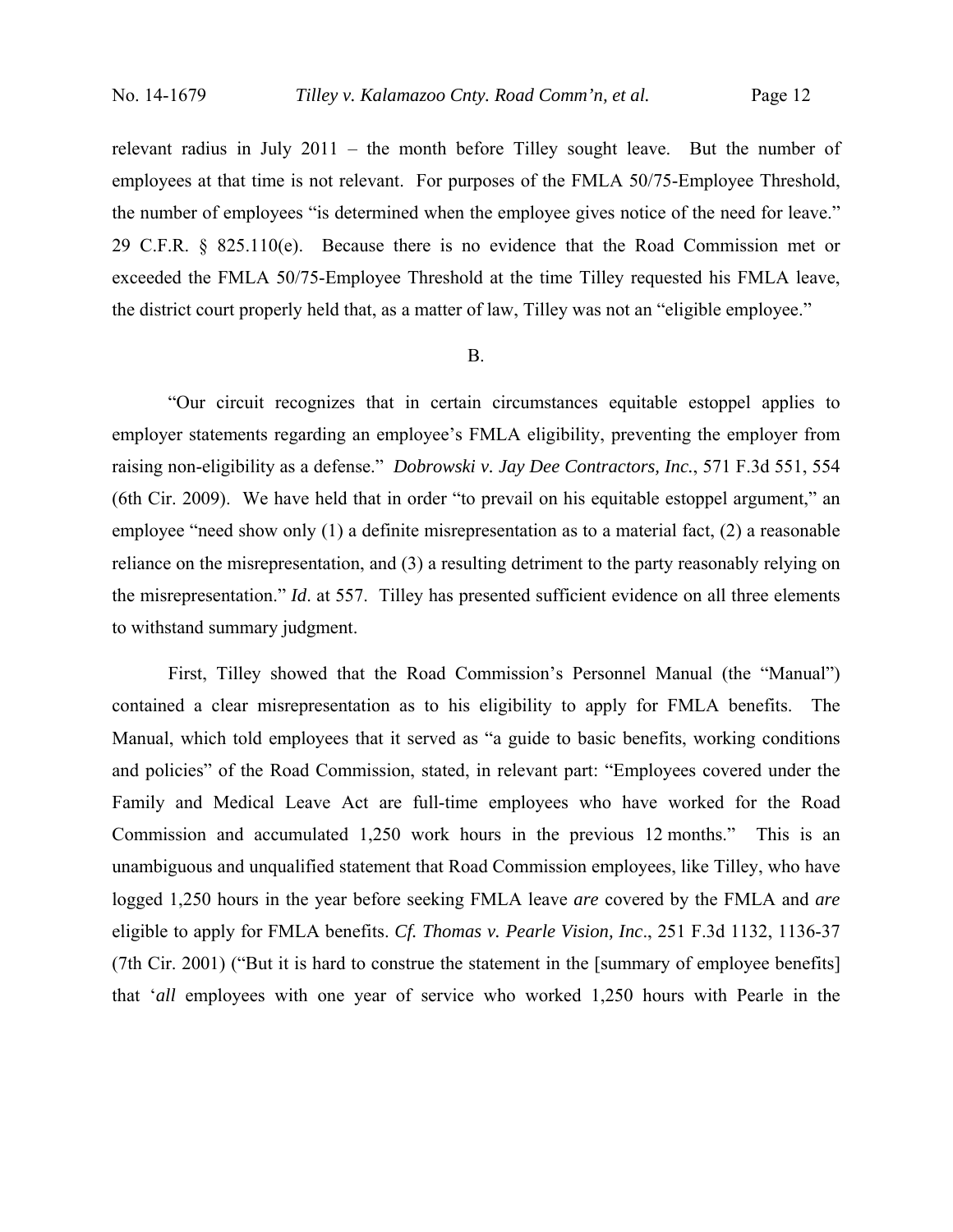12 months immediately prior to requesting leave' are eligible for the FMLA as anything other than an express promise" of eligibility).**<sup>5</sup>**

 The Road Commission could have qualified its statement concerning employee eligibility by adding that its full-time employees would only be covered by the FMLA if they worked at, or within 75 miles of, a site at which the Road Commission employed at least 50 employees. That is precisely what other employers have done. *See Myers v. Tursso Company*, 496 F. Supp. 2d 986, 990 (N.D. Iowa 2007) (employee handbook stated that full-time employees would be eligible to seek FMLA benefits "if," among other things, "there are at least 50 employees within 75 miles"). And courts have recognized that such qualifying language may effectively communicate to employees that they are assured of eligibility only if the FMLA 50/75-Employee Threshold is met. *Cf. Pearle Vision*, 251 F.3d at 1137. We conclude that the Road Commission's unqualified statement that employees in Tilley's position are covered under the FMLA satisfies the misrepresentation element of the equitable estoppel test. *See Myers*, 496 F. Supp. 2d at 998 (similar statement in employee handbook held sufficient to satisfy misrepresentation element of FMLA equitable estoppel claim).**<sup>6</sup>**

 The Road Commission counters that the statements concerning FMLA eligibility in the Manual cannot be "a sufficient 'misrepresentation' to create equitable estoppel" because under the FMLA's implementing regulations "a covered employer [like the Road Commission] is required to provide some type of notice to all employees even if it has one or even no eligible employees." (Road Commission's Brief at 45, citing 29 C.F.R. § 825.300(a)(1)-(3).) The Road Commission's reliance on the regulations is misplaced. The regulations do not require employers to make statements, like those in the Manual, that lead employees to believe that they are, in fact, eligible to seek FMLA benefits irrespective of whether the FMLA 50/75-Employee Threshold is satisfied. Indeed, the United States Department of Labor's template FMLA notice form – promulgated pursuant to the very regulation cited by the Road Commission, *see*

**<sup>5</sup>** *Pearle Vision* involved a claim for breach of contract, not for equitable estoppel, and thus it is not directly on point. But, as noted above, the contract language in that case was very similar to the language in the Manual, and the Seventh Circuit's interpretation of that language is persuasive here.

<sup>&</sup>lt;sup>6</sup>The court in *Myers* issued the decision cited above in response to an early motion for summary judgment, taken prior to the close of discovery. After discovery, the court re-affirmed its holding that the statement in the employee manual was sufficient to satisfy the misrepresentation prong of the equitable estoppel test. *Myers*, 2008 WL 474201, at \* 14-15 (N.D. Iowa Feb. 19, 2008).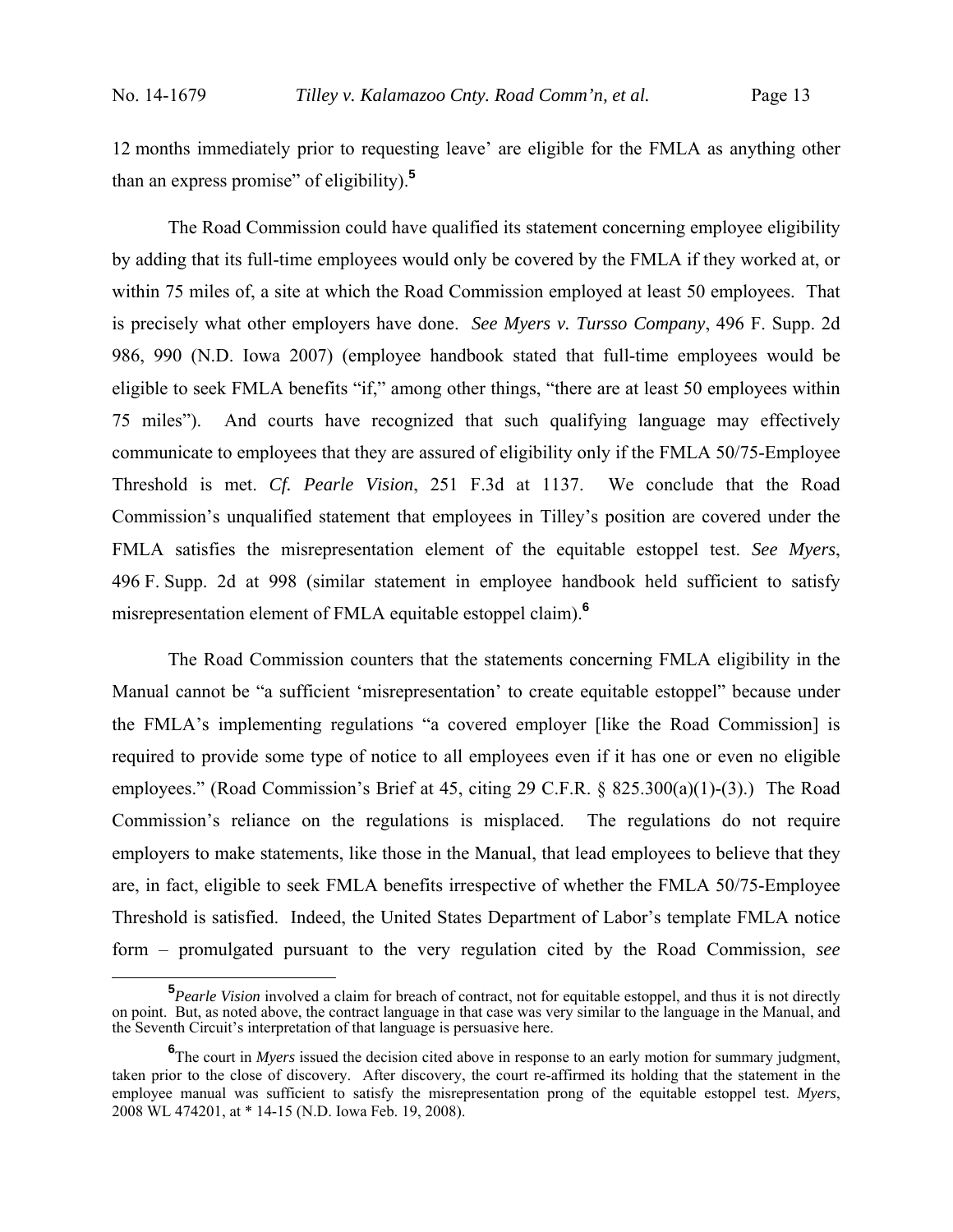29 C.F.R.  $\frac{1}{2}$  825.300(a)(4) – advises employees that they "are eligible" to apply for FMLA benefits only "if [among other things] at least 50 employees are employed by the employer within 75 miles." *See* United States Department of Labor, Wage and Hour Division, WHD Publication 1420 (Revised February 2013), *available at* http://www.dol.gov/whd/regs/compliance/posters/fmlaen.pdf. The Road Commission cannot invoke the regulations to defeat Tilley's equitable estoppel claim.

 The Road Commission also argues that the unpublished decision in *Goode v. Heritage Hospice, Inc.*, 2012 WL 1038669 (E.D. Ky. Mar. 26, 2012), demonstrates that, as a matter of law, the statements in the Manual are insufficient to satisfy the misrepresentation element of Tilley's estoppel claim. *Goode* is easily distinguishable. In that case, the district court held that provisions in an employee handbook that "cite[d] the FMLA and explain[ed the employer's] procedures and requirements for an employee to obtain family or medical leave" did not constitute a misrepresentation sufficient to invoke equitable estoppel. *Id*. at \*4. However, in sharp contrast to the Manual, the handbook in *Goode* did "*not* state . . . that Goode and employees similarly situated are FMLA eligible employees." *Id.* (emphasis added). *Goode* stands for the common sense proposition that an employer's general explanation of its FMLA policies and procedures, without more, does not amount to a definite representation that all (or any particular) employees are eligible for FMLA leave.

 Second, Tilley presented evidence that he reasonably relied on the statement in the Manual that full-time employees like himself were covered under the FMLA. In the district court, Tilley submitted a sworn affidavit in which he said the following about the Manual and his reliance on it:

I was aware that the Kalamazoo County Road Commission had a FMLA policy, and I had read the policy, and I had a copy of it, as part of the Personnel Manual, in my home. I assumed I would be able to get a leave under the FMLA for my illness beginning on August 1, 2011. Had I known that I was not entitled to FMLA, I would have had someone drive me to the Road Commission to complete the brief finishing touches to the #3 job classification memo despite my illness in order to abide by the deadline or make other arrangements to have the completed document delivered before the deadline. I would not have done anything to put my job in jeopardy.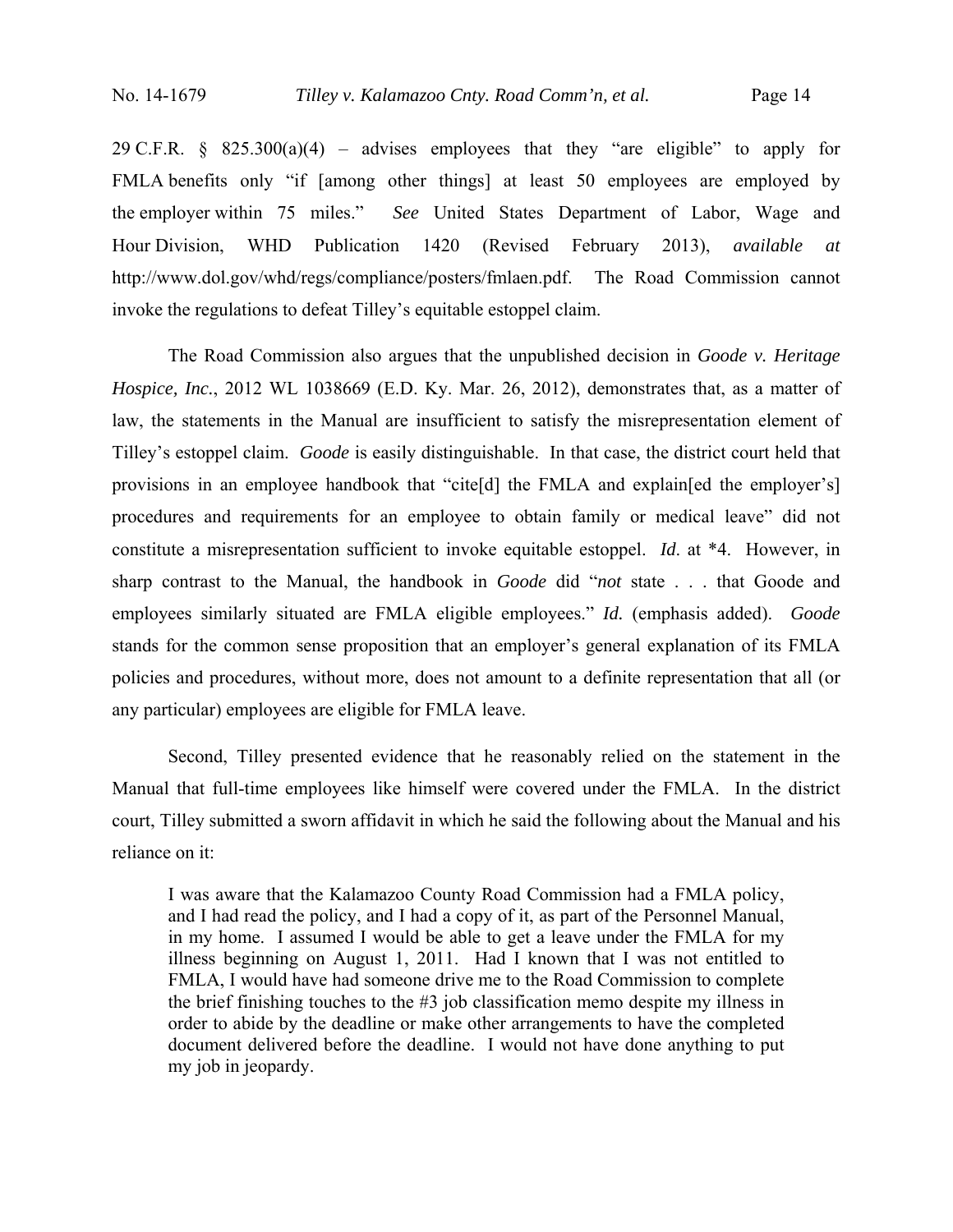\*\*\*

I relied on the FMLA policy in taking a leave on August 1, 2011. I believed, as a result of it . . . that I was eligible for leave under the FMLA and that I would not have to complete the #3 job classification by the end of the day on August 1, 2011.

 Our decision in *Dobrowski* makes clear that Tilley's affidavit is sufficient to create a material factual dispute on the reliance element of his equitable estoppel claim. In *Dobrowski*, we indicated that the employee's equitable estoppel claim could have survived summary judgment if, among other things, the employee had been "able to point to some action or statement that indicated that his decision [to seek medical treatment] was contingent on his understanding of his FMLA status." *Dobrowski*, 571 F.3d at 557-58. We then stressed that "[a]t the very least," the employee "could have placed an affidavit in the record stating that he would have foregone [his medical procedure] but for his belief that his job status was protected by the FMLA." *Id.* at 558.Tilley did precisely what the employee in *Dobrowski* failed to do: he pointed to evidence – his sworn affidavit – that he sought medical treatment prior to completing his assignment *because the unqualified and unambiguous statements in the Manual led him to believe that he was covered under the FMLA*. On this record, there is a material factual dispute on the reasonable reliance element of Tilley's equitable estoppel claim.

 The Road Commission urges us to reject Tilley's statement that he sought treatment for his suspected heart attack because he believed he was covered under the FMLA. The Road Commission finds this statement to be wholly incredible. In its words: "Tilley would have the Court believe that in the face of a life threatening medical emergency he consciously considered the FMLA handbook language that morning, relied on it before asking a coworker to take him to the emergency room, and would have stayed at work and risked death had there not been FMLA language in the handbook." (Road Commission's Br. at 52.) The Road Commission's attack on Tilley's statement is certainly a fair one. There are obvious reasons to doubt the veracity of Tilley's assertion that in the face of a suspected heart attack he would have remained at work to complete the then-due assignment. But Tilley swears under oath that but for his reliance on the statements in the Manual, he would have stayed on the job for the short time necessary to complete the "brief finishing touches" remaining on the draft of the job description. The ultimate question of Tilley's credibility is for the jury. *See, e.g., Anderson v. Liberty Lobby, Inc.*,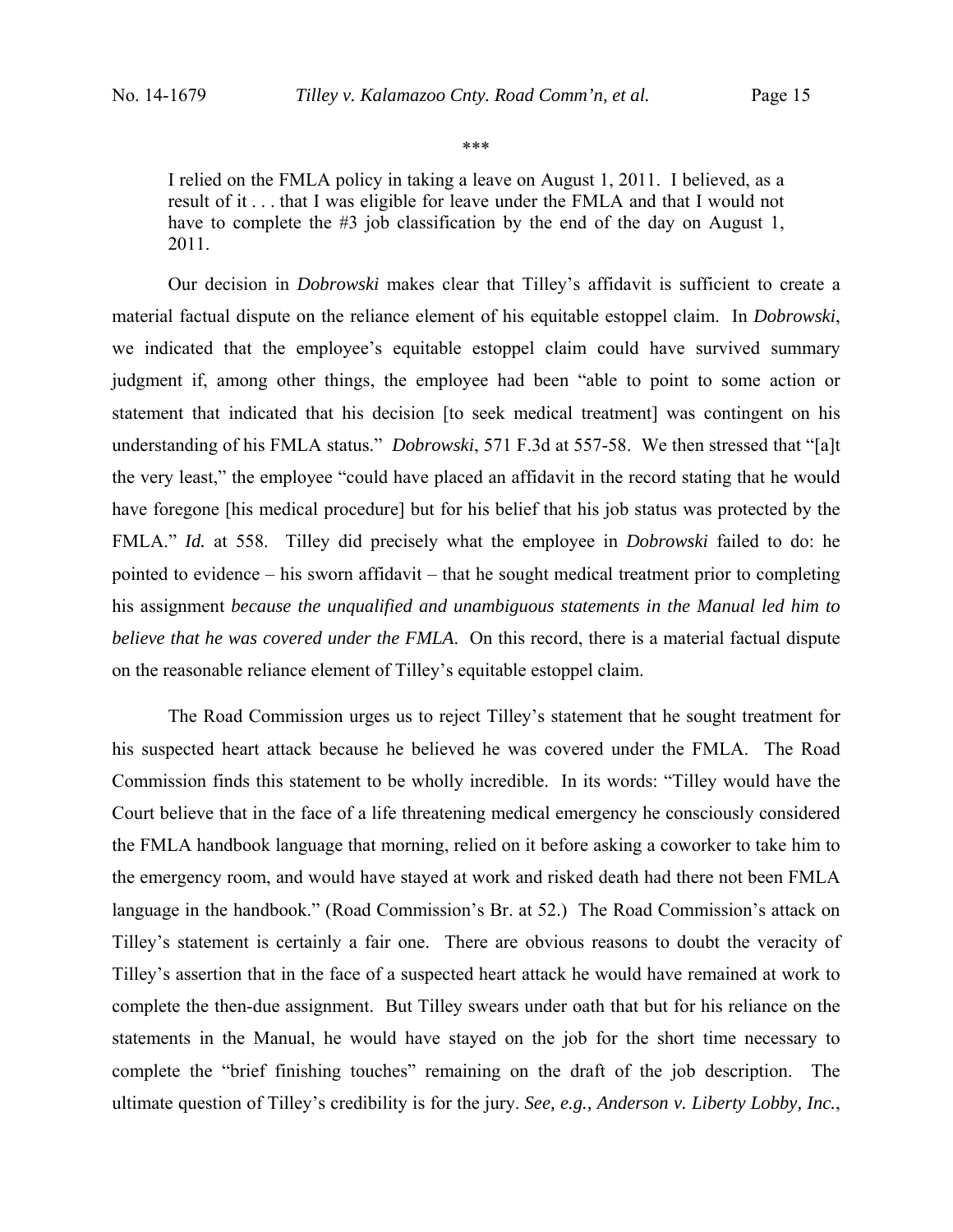477 U.S. 242, 255 (1986) ("Credibility determinations, the weighing of the evidence, and the drawing of legitimate inferences from the facts are jury functions, not those of a judge").

 And we are unwilling to conclude as a matter of law that Tilley was unreasonable in relying on the Manual's statement that employees in his position were eligible to apply for FMLA benefits. Simply put, a reasonable person in Tilley's position could fairly have believed that he was protected by the FMLA. Indeed, the Road Commission, itself, reviewed Tilley's circumstances, concluded that he *was* eligible, and twice communicated that conclusion to Tilley. The Road Commission is thus in no position to argue that Tilley acted unreasonably in reaching the same conclusion.**<sup>7</sup>**

 Third, Tilley has presented evidence that he suffered a detriment as a result of his reliance on the statements in the Manual. Tilley has shown that he was fired, in part, because he missed the August 1st deadline for submission of the completed job description – a deadline Tilley says he could have and would have satisfied but for his reliance on the Manual. Tilley's job loss is a sufficient detriment to satisfy the detriment element of his equitable estoppel claim.

 In sum, Tilley presented sufficient evidence to create a material factual dispute on his claim that the Road Commission was equitably estopped from denying that he was covered under the FMLA. Thus, the district court should not have granted summary judgment in favor of the Road Commission. Because the district court granted summary judgment on the basis that Tilley was not an "eligible employee," it did not address the other bases on which the Road Commission sought summary judgment on Tilley's FMLA interference and retaliation claims. The parties ask us to address the additional arguments raised in the Road Commission's summary judgment motion, but we decline to do so. The district court should address those arguments in the first instance. *See, e.g., Prime Media, Inc. v. City of Brentwood, Tenn.*, 398 F.3d 814, 825 (6th Cir. 2005) ("Because the district court did not address either of these claims, we leave it to the district court in the first instance to consider them. . . .") We express no opinion as

<sup>&</sup>lt;sup>7</sup>The Road Commission's statements that Tilley was eligible for FMLA benefits were made *after* Tilley began his leave. Thus, Tilley could not have relied on those statements to his detriment when he decided to seek medical care instead of completing the job description assignment on August 1. The Road Commission's statements are nonetheless relevant in that they illustrate the reasonableness of Tilley's conclusion that he was eligible.